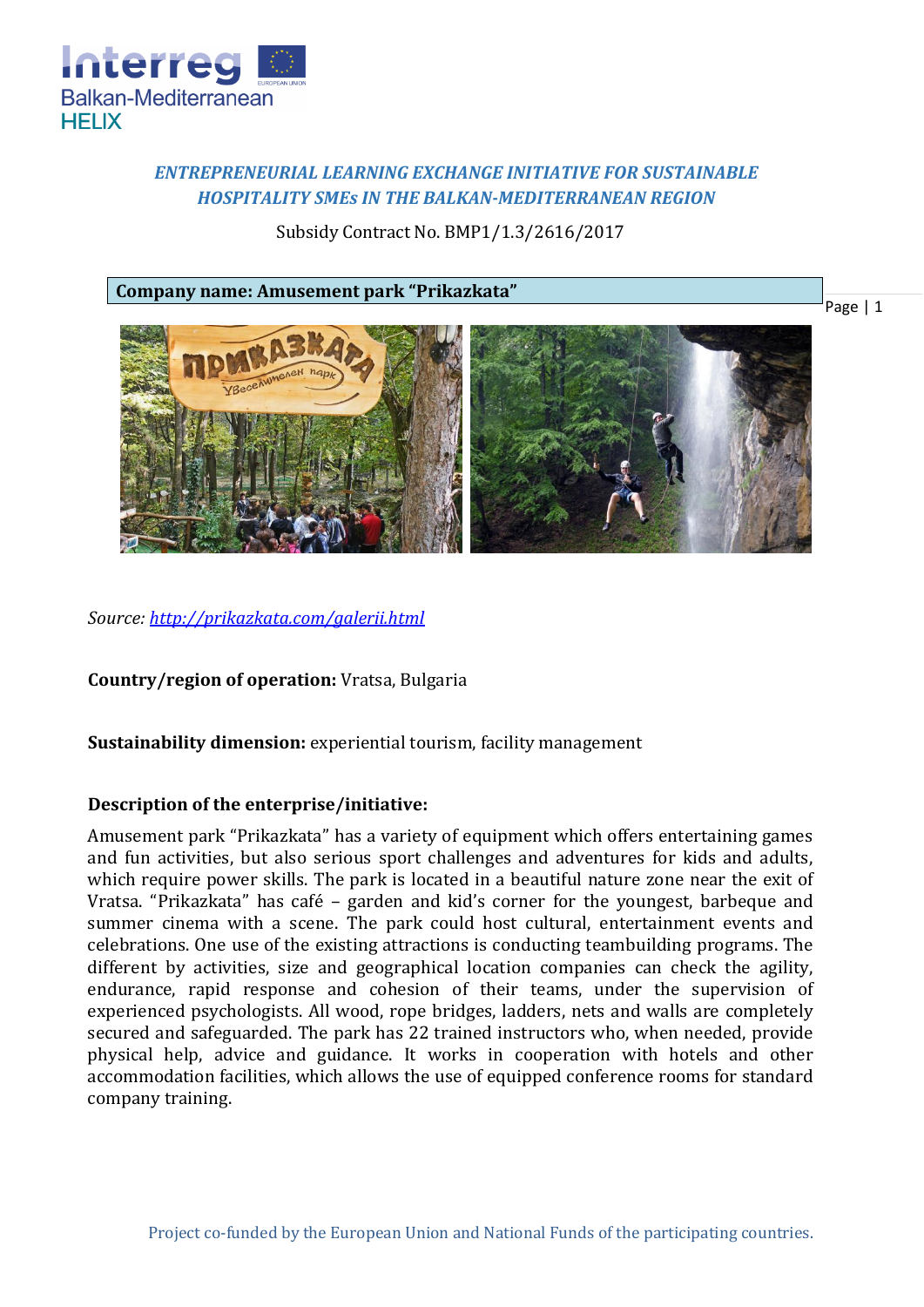

## **Social/ community impact sought:**

Amusement-Adventure Park "Prikazkata" offers a wide variety of leisure activities at affordable prices, thus giving every visitor the chance to spend time in the most memorable way.

## **Stakeholders:** children and adults

Page | 2

## **Approach applied:**

The park is located on 17 acres of forest area. It combines attractions for visitors from all ages, places for relaxation and support and festivals from Bulgarian folklore. There are 5 zones differentiated according to the attractions that are offered:

- Party zone with barbeque and café
- Game zone with mini golf, mini bowling, backgammon and billiards, darts, pony riding, children playground
- Alpine zone with alpine climbing wall, wired trolley, bungee pendulum, extreme and children's circle /rope gardens/ and lion jump
- Military zone with paintball and forest shooting range
- Art zone where show programs and company events are held

In addition the park offers activities outside the park such as rappel at the waterfall, penetration into caves, rafting and rock climbing.

It is planned to be build a 120-150m long sled track with a lift for the return to the amusement park. Priority in the list of upcoming intentions and tasks is a free visit to the park of children from the social homes in the area. It is envisaged to be build a villa settlement with a conference and sports hall in the lower part of the park. The idea here is to prepare athletes for competitions in disciplines for which the necessary facilities are available.

### **Innovation applied:**

In order to extend the tourist season, the park can be opened in the winter. For this purpose a prefabricated hall is installed, which accommodates the most amusing attractions and is heated by a fireplace. This technological innovation makes the park one of a kind in Bulgaria.

### **Social impact and business results achieved:**

The park is situated at the foot of the Vratsa Balkan on the way to Okolchitsa peak. It is located in immediate proximity to the town of Vratsa, about 300 m from the hotel complex "Hashove". The location in combination with the wide opportunities provided and the affordable prices make the site preferred destination for wide target group and ensure the success of the business.